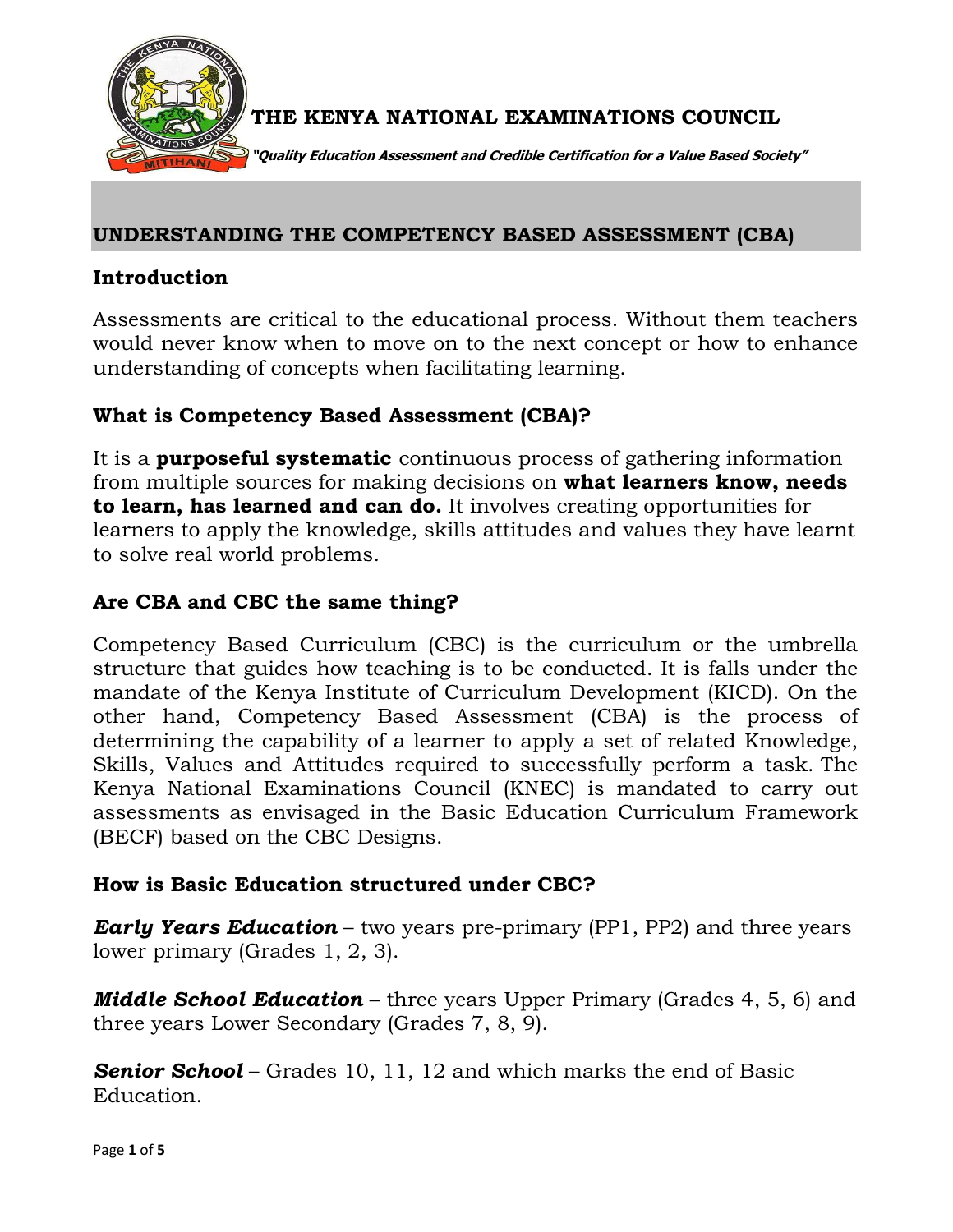# How is CBA different from regular examinations?

An examination such as KCPE or KCSE is a battery of tests written by a candidate to demonstrate their level of **theoretical** knowledge at the end of a learning cycle and for certification. An examination is usually one-off and is done after the instruction has taken place. It is often a mark of completion of a learning phase and its purpose is mainly to inform learner placement at subsequent levels.

On the other hand, an assessment, such as the CBA, is a systematic way of collecting information and documenting what the learner knows and can do before they learn, as they learn and as they transit from one level to another based on specified competencies and criteria. An assessment uses a wider variety of tools and gives opportunities to learners, peers, teachers and parents to track the progress of the learner through real time feedback mechanisms.

## What are the types of assessments in CBA?

The figure below summarises the types of assessments in CBA.



#### Source: KNEC, 2021

The following are the ways CBA is structured for institutionalization in CBC.

- (a) **Classroom assessment:** This is a continuous assessment and is carried out at the entire basic level of education (thus, at early years, middle school and at senior school). The teacher develops the assessment tools.
- (b) **School-based assessment:** This assessment starts from Grade  $4$  to Grade 12. KNEC develops and uploads the tools for this assessment on the Council's website. The teacher downloads the tools from the website and administers them to the learners.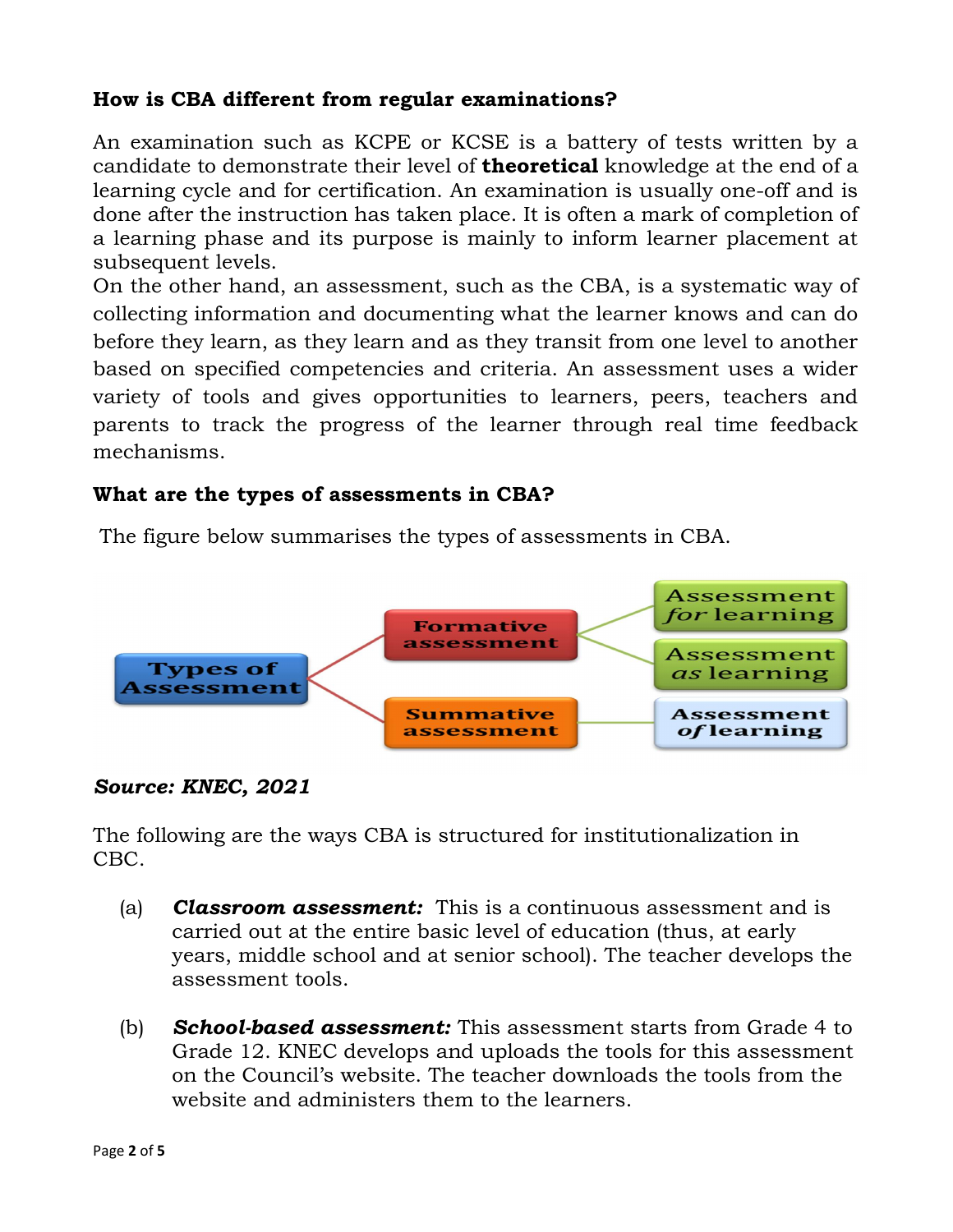(c) Summative assessment: The National Assessment shall be carried out at Grades 6, 9 and 12 to inform policy and education stakeholders on level specific interventions for quality education of our learners

# When are the assessments done?

- (a) Before learning (diagnostic assessment)
- (b) During teaching and learning (formative assessment)
- (c) At the end of teaching and learning (summative assessment)

# At what levels?

At the end of Pre-Primary 2: The learners are assessed internally then all transition to Grade 1 in Lower Primary (Grades 1, 2, 3).

At Grade 3: They take a school-based national assessment that is not used for ranking or placement, after which they all proceed to Upper Primary (Grades 4, 5, 6).

Upper Primary assessments: Learners are assessed at each of the Upper Primary grades to track their learning progress ahead of the National Assessment at Grade 6. The school-based assessments will account for 60 per cent of the total score.

At Grade 6: A summative assessment is administered at the end of Grade 6 which will comprise the remaining 40 per cent of the total scores. This marks the end of the primary cycle. Performance of the learners at this level and their interests will be used to place them in junior secondary school (JSS, Grades 7, 8 and 9).

At Grade 9: Learners will again be formatively assessed with a summative assessment at the end of JSS (Grade 9). Their scores and preferences will be used for placement in senior secondary school (SSS) where they will follow one of their preferred career pathways.

# Which methods and tools are used to assess competencies?

The methods and tools are varied in order to address the learning needs of different individual learners. They include; tests, observation schedules, questions and answers, checklists, quizzes, rubrics, journals, portfolio, learner profiles, anecdotal records, oral or aural questions, questionnaires, rating scales and project where a learner is required to carry out several activities over a period of time. The three main types are classroom, schoolbased and national assessments.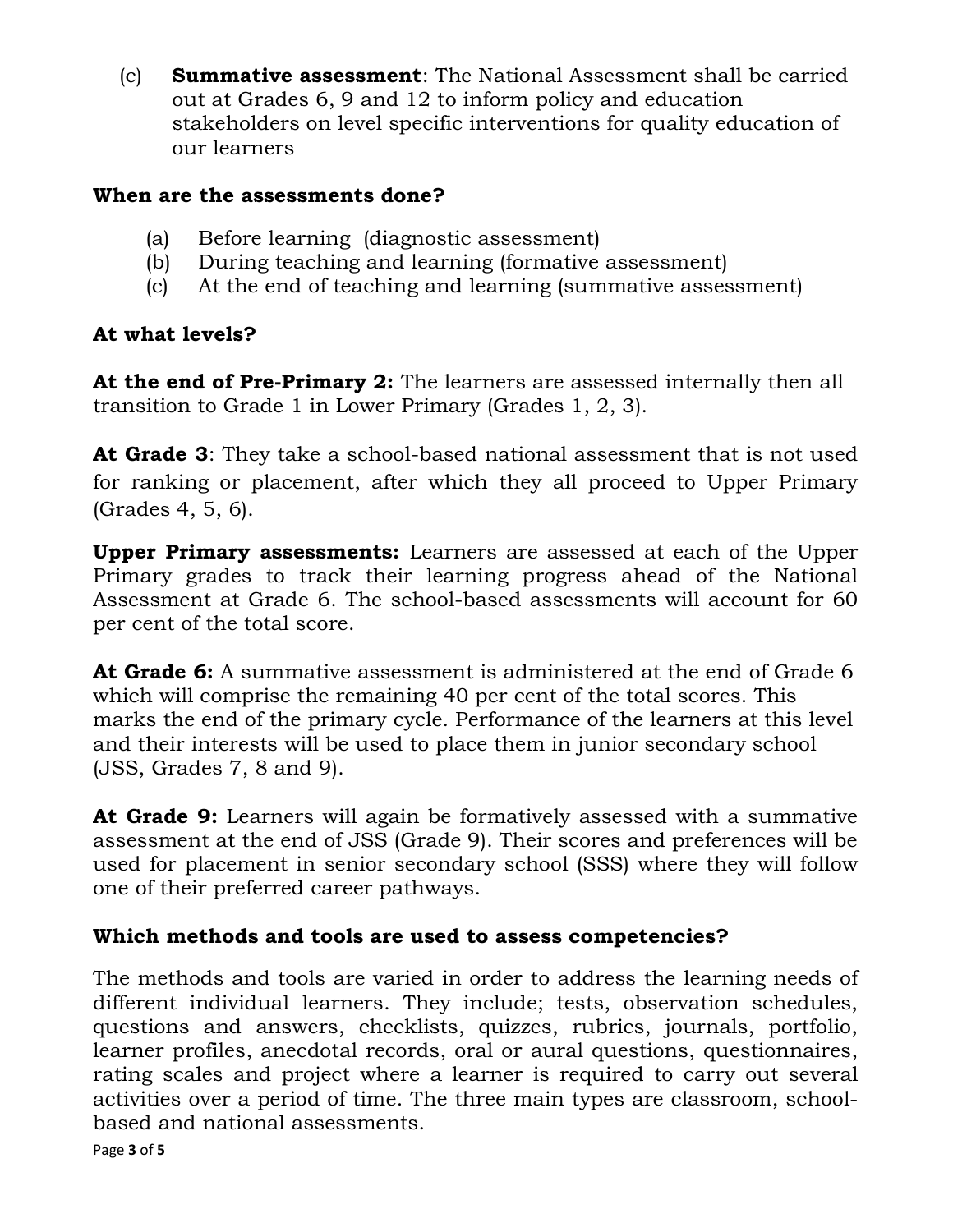# Does CBA address the needs of learners with special needs?

For learners with special needs and disabilities in the age-based pathway, assessment tools are modified to cater for their individual needs e.g., provided in accessible formats such as braille, audio and large print versions for learners with visual impairment as well as the provision of Kenyan Sign Language for learners with hearing impairment.

# How are assessments records tracked and maintained in CBA?

Assessment records will be maintained both at school and at KNEC. Learners are captured in the KNEC system every year at Grade 3 onwards with each learner provided with a Unique Personal Identification (UPI) number. It is either a NEMIS number from MoE or an assessment number from KNEC for those who do not have a NEMIS number. The number will be used by the learner up to the end of Grade 12.

# Why is parental support in the learning process so important?

A parent is the first and most important educator in a child's life. A parent is usually a child's role model, and the child will usually mirror the parent's actions and behaviour. Parental influence, therefore, contributes highly in determining the learner's outcome in school.

# How can the parent help to nurture the learner's potential?

- Provide enabling environment conducive to learning.
- Instil values and promote positive attitudes in the child towards the family and the community.
- Be involved in the child's learning by engaging them, understanding them and monitoring their progress.
- Provide learners with available or accessible resources for extended activities.

### What if a parent is not well educated?

A parent's level of education does not matter. The parent should get to know the child's experiences in school and offer psychological support.

# What happens to the records of a learner transferring schools?

Transfer of learners shall be done by the Sub County Director of Education and will be allowed to take place at Grade 3, 4, 5 and all the four levels of the Stage-Based Curriculum Pathway.